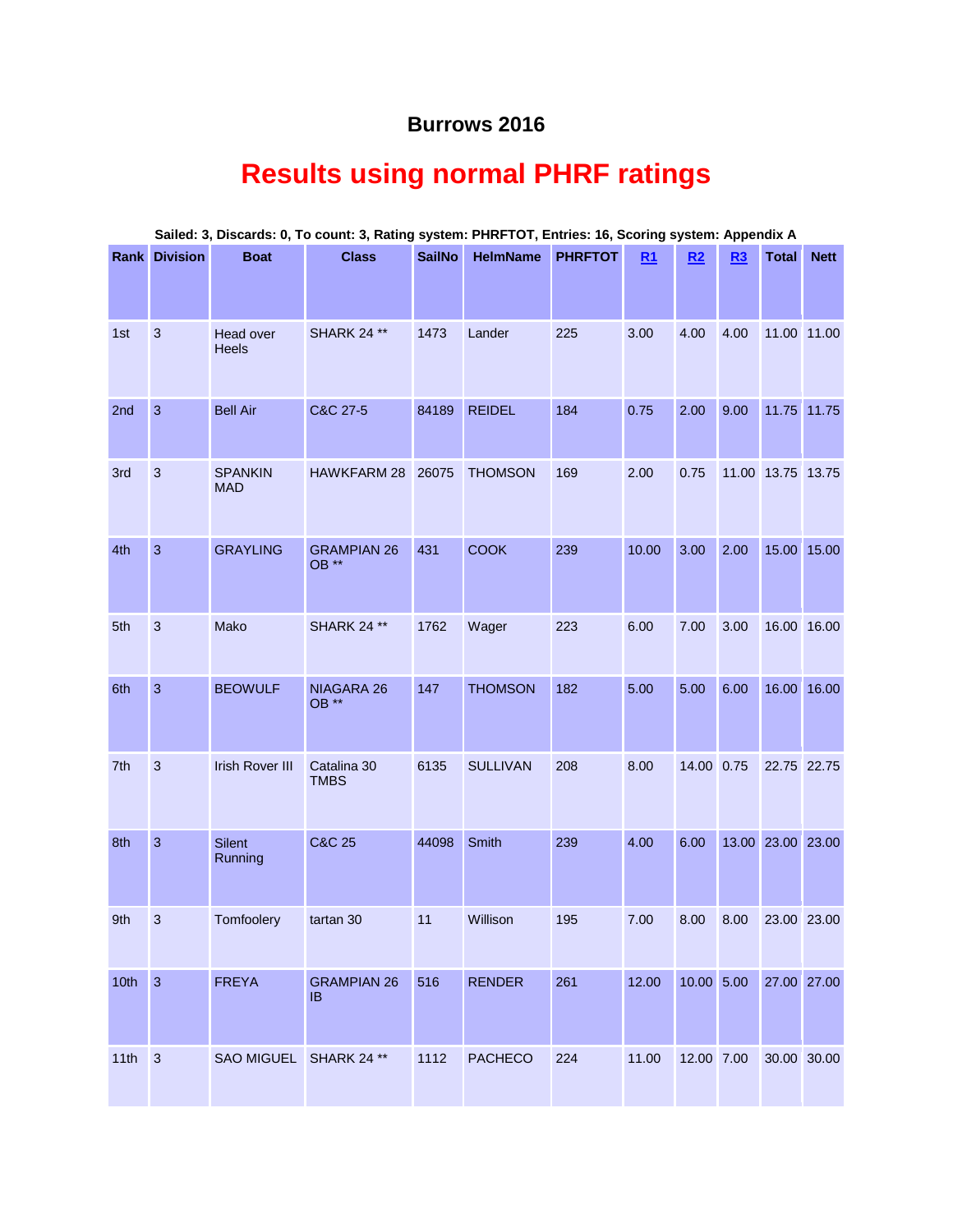| 12 <sub>th</sub> | 3              | Airush                         | <b>SHARK 24 **</b>          | 36   | <b>Steinitz</b> | 223 | 9.00         | 11.00 |       | 10.00 30.00 30.00       |  |
|------------------|----------------|--------------------------------|-----------------------------|------|-----------------|-----|--------------|-------|-------|-------------------------|--|
| 13 <sub>th</sub> | $\overline{3}$ | Wicked                         | Beneteau 35 S5<br><b>DK</b> | 142  | <b>MAKLIN</b>   | 142 | 13.00        | 9.00  |       | 14.00 36.00 36.00       |  |
| 14 <sub>th</sub> | 3              | <b>DREAM</b><br><b>WEAVER</b>  | TANZER 26 **                | 480  | <b>LLOYST</b>   | 238 | 14.00        |       |       | 13.00 12.00 39.00 39.00 |  |
| 15 <sub>th</sub> | $\overline{3}$ | <b>JUST OUR</b><br><b>PACE</b> | PACESHIP PY<br>26 IB        | 1023 | <b>CURTIS</b>   | 240 | 15.00        | 15.00 |       | 16.00 46.00 46.00       |  |
| 16th             | 3              | Wandar er                      | edel 26                     | 55   | Wannamaker 266  |     | 17.00<br>dnf | 16.00 | 15.00 | 48.00 48.00             |  |

#### **R1 - 3 Division**

|                | <b>Rank Division</b> | <b>Boat</b>                  | <b>Class</b>               | <b>SailNo</b> | <b>HelmName</b> | <b>PHRFTOT Start</b> |      | <b>Finish</b>   |         | <b>Elapsed Corrected</b> | <b>BCE</b>     | <b>Points</b> |
|----------------|----------------------|------------------------------|----------------------------|---------------|-----------------|----------------------|------|-----------------|---------|--------------------------|----------------|---------------|
| $\overline{1}$ | 3                    | <b>Bell Air</b>              | C&C 27-5                   | 84189         | <b>REIDEL</b>   | 184                  | 2:45 | 3:59:37 1:14:37 |         | 1:12:12                  | 0:00:00 0.75   |               |
| 2              | $\overline{3}$       | <b>SPANKIN</b><br><b>MAD</b> | <b>HAWKFARM</b><br>28      | 26075         | <b>THOMSON</b>  | 169                  | 2:45 | 3:58:00         | 1:13:00 | 1:12:29                  | $0:00:18$ 2.00 |               |
| 3              | $\mathbf{3}$         | Head over<br><b>Heels</b>    | SHARK 24<br>$***$          | 1473          | Lander          | 225                  | 2:45 | 4:05:52 1:20:52 |         | 1:13:07                  | 0:01:01        | 3.00          |
| $\overline{4}$ | $\overline{3}$       | <b>Silent</b><br>Running     | C&C 25                     | 44098         | Smith           | 239                  | 2:45 | 4:09:36         | 1:24:36 | 1:14:49                  | $0:02:58$ 4.00 |               |
| 5              | 3                    | <b>BEOWULF</b>               | <b>NIAGARA</b><br>26 OB ** | 147           | <b>THOMSON</b>  | 182                  | 2:45 | 4:02:17 1:17:17 |         | 1:15:02                  | $0:02:55$ 5.00 |               |
| 6              | 3                    | Mako                         | SHARK 24<br>$\star\star$   | 1762          | Wager           | 223                  | 2:45 | 4:07:50         | 1:22:50 | 1:15:08                  | $0:03:15$ 6.00 |               |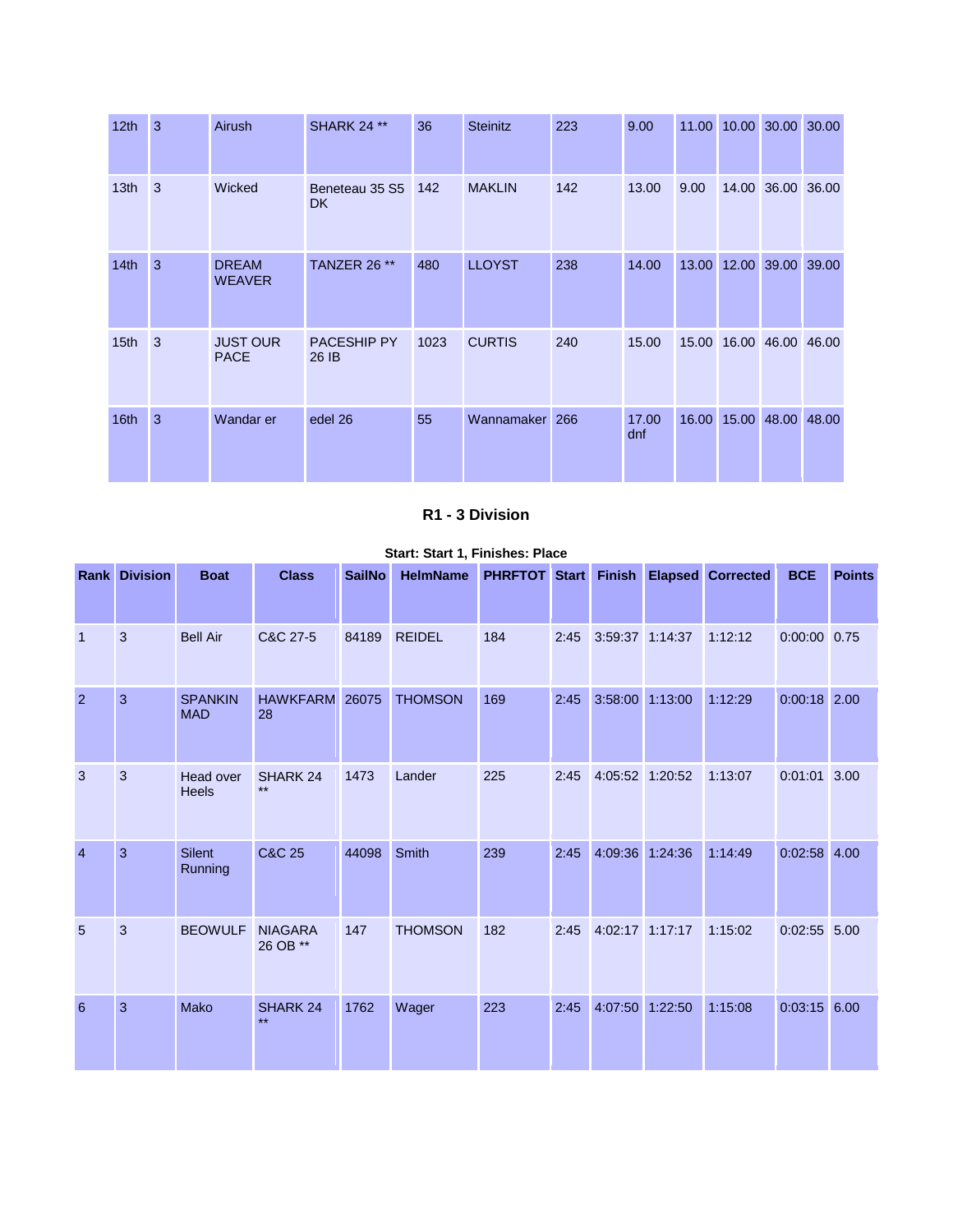| $\overline{7}$ | 3              | Tomfoolery tartan 30           |                                    | 11   | Willison        | 195 | 2:45 | 4:04:12 1:19:12 |         | 1:15:13 | 0:03:11 7.00   |       |
|----------------|----------------|--------------------------------|------------------------------------|------|-----------------|-----|------|-----------------|---------|---------|----------------|-------|
| 8              | $\mathbf{3}$   | <b>Irish Rover</b><br>Ш        | Catalina 30<br><b>TMBS</b>         | 6135 | <b>SULLIVAN</b> | 208 | 2:45 | 4:05:59 1:20:59 |         | 1:15:16 | $0:03:18$ 8.00 |       |
| 9              | 3              | Airush                         | SHARK 24<br>$**$                   | 36   | <b>Steinitz</b> | 223 | 2:45 | 4:08:44 1:23:44 |         | 1:15:57 | 0:04:09 9.00   |       |
| 10             | $\overline{3}$ | <b>GRAYLING</b>                | <b>GRAMPIAN</b><br>26 OB **        | 431  | <b>COOK</b>     | 239 | 2:45 | 4:11:03 1:26:03 |         | 1:16:06 | 0:04:25 10.00  |       |
| 11             | 3              | <b>SAO</b><br><b>MIGUEL</b>    | SHARK 24                           | 1112 | <b>PACHECO</b>  | 224 | 2:45 | 4:10:25 1:25:25 |         | 1:17:22 | 0:05:42 11.00  |       |
| 12             | $\overline{3}$ | <b>FREYA</b>                   | <b>GRAMPIAN</b><br>26 IB           | 516  | <b>RENDER</b>   | 261 | 2:45 | 4:16:36 1:31:36 |         | 1:18:20 | 0:07:10 12.00  |       |
| 13             | 3              | Wicked                         | Beneteau 35<br>S5 DK               | 142  | <b>MAKLIN</b>   | 142 | 2:45 | 4:00:38 1:15:38 |         | 1:18:50 | 0:06:22 13.00  |       |
| 14             | $\overline{3}$ | <b>DREAM</b><br><b>WEAVER</b>  | <b>TANZER 26</b><br>$***$          | 480  | <b>LLOYST</b>   | 238 | 2:45 | 4:16:25         | 1:31:25 | 1:20:59 | 0:09:55 14.00  |       |
| 15             | 3              | <b>JUST OUR</b><br><b>PACE</b> | <b>PACESHIP</b><br><b>PY 26 IB</b> | 1023 | <b>CURTIS</b>   | 240 | 2:45 | 4:17:40 1:32:40 |         | 1:21:50 | 0:10:55 15.00  |       |
| 16             | $\overline{3}$ | Wandar er                      | edel 26                            | 55   | Wannamaker 266  |     |      |                 | dnf     |         |                | 17.00 |

## **R2 - 3 Division**

## **Rank Division Boat Class SailNo HelmName PHRFTOT Start Finish Elapsed Corrected BCE Points** 1 3 SPANKIN MAD HAWKFARM 26075 THOMSON 28 169 1:10 2:07:03 0:57:03 0:56:39 0:00:00 0.75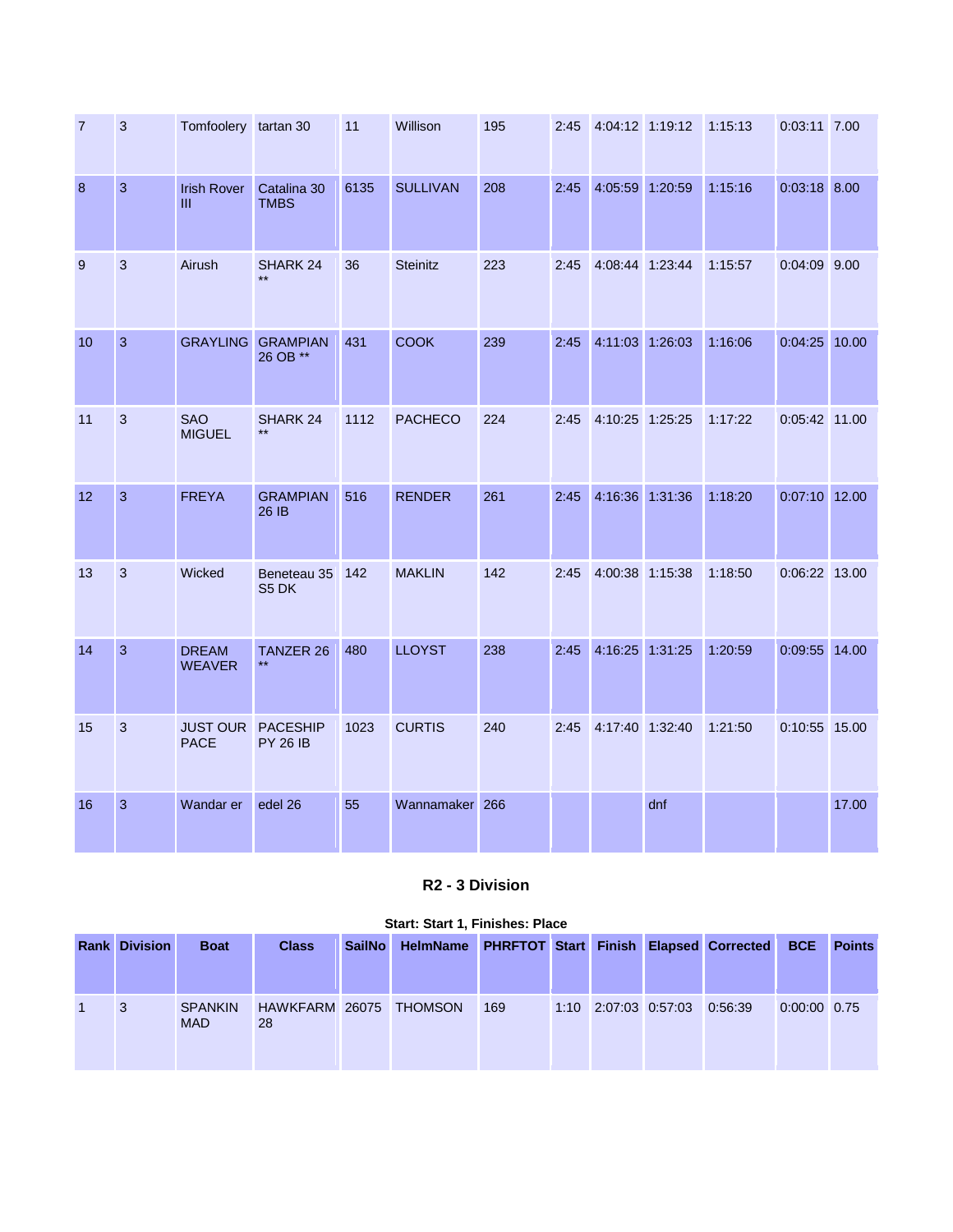| $\overline{2}$  | 3              | <b>Bell Air</b>               | C&C 27-5                    | 84189 | <b>REIDEL</b>   | 184 | 1:10 | 2:10:26 1:00:26      |         | 0:58:28 | $0:01:53$ 2.00  |       |
|-----------------|----------------|-------------------------------|-----------------------------|-------|-----------------|-----|------|----------------------|---------|---------|-----------------|-------|
| 3               | $\mathbf{3}$   | <b>GRAYLING</b>               | <b>GRAMPIAN</b><br>26 OB ** | 431   | <b>COOK</b>     | 239 | 1:10 | 2:18:45 1:08:45      |         | 1:00:48 | $0:04:42$ 3.00  |       |
| $\overline{4}$  | $\mathbf{3}$   | Head over<br><b>Heels</b>     | SHARK 24<br>$\star\star$    | 1473  | Lander          | 225 | 1:10 | 2:18:48              | 1:08:48 | 1:02:13 | $0:06:09$ 4.00  |       |
| $5\phantom{.0}$ | 3              | <b>BEOWULF</b>                | <b>NIAGARA</b><br>26 OB **  | 147   | <b>THOMSON</b>  | 182 | 1:10 | 2:14:37 1:04:37      |         | 1:02:44 | 0:06:16 5.00    |       |
| 6               | $\overline{3}$ | <b>Silent</b><br>Running      | <b>C&amp;C 25</b>           | 44098 | Smith           | 239 | 1:10 | 2:21:52 1:11:52      |         | 1:03:34 | $0:07:49$ 6.00  |       |
| $\overline{7}$  | 3              | Mako                          | SHARK 24                    | 1762  | Wager           | 223 | 1:10 | 2:20:55 1:10:55      |         | 1:04:20 | 0:08:28 7.00    |       |
| 8               | $\mathbf{3}$   | Tomfoolery                    | tartan 30                   | 11    | Willison        | 195 | 1:10 | 2:18:45 1:08:45      |         | 1:05:18 | $0:09:06$ 8.00  |       |
| 9               | 3              | Wicked                        | Beneteau 35<br>S5 DK        | 142   | <b>MAKLIN</b>   | 142 | 1:10 | 2:12:45 1:02:45      |         | 1:05:24 | 0:08:24 9.00    |       |
| 10              | $\overline{3}$ | <b>FREYA</b>                  | <b>GRAMPIAN</b><br>26 IB    | 516   | <b>RENDER</b>   | 261 | 1:10 | 2:26:35              | 1:16:35 | 1:05:29 | 0:10:20         | 10.00 |
| 11              | 3              | Airush                        | SHARK 24<br>$***$           | 36    | <b>Steinitz</b> | 223 | 1:10 | 2:23:24 1:13:24      |         | 1:06:35 | 0:10:57 11.00   |       |
| 12              | $\overline{3}$ | <b>SAO</b><br><b>MIGUEL</b>   | SHARK 24<br>$\star\star$    | 1112  | <b>PACHECO</b>  | 224 |      | 1:10 2:24:15 1:14:15 |         | 1:07:15 | $0:11:42$ 12.00 |       |
| 13              | $\mathbf{3}$   | <b>DREAM</b><br><b>WEAVER</b> | TANZER 26<br>$***$          | 480   | <b>LLOYST</b>   | 238 | 1:10 | 2:26:23 1:16:23      |         | 1:07:40 | 0:12:26 13.00   |       |
| 14              | $\mathbf{3}$   | <b>Irish Rover</b><br>Ш       | Catalina 30<br><b>TMBS</b>  | 6135  | <b>SULLIVAN</b> | 208 |      | 1:10 2:24:10 1:14:10 |         | 1:08:56 | 0:13:13 14.00   |       |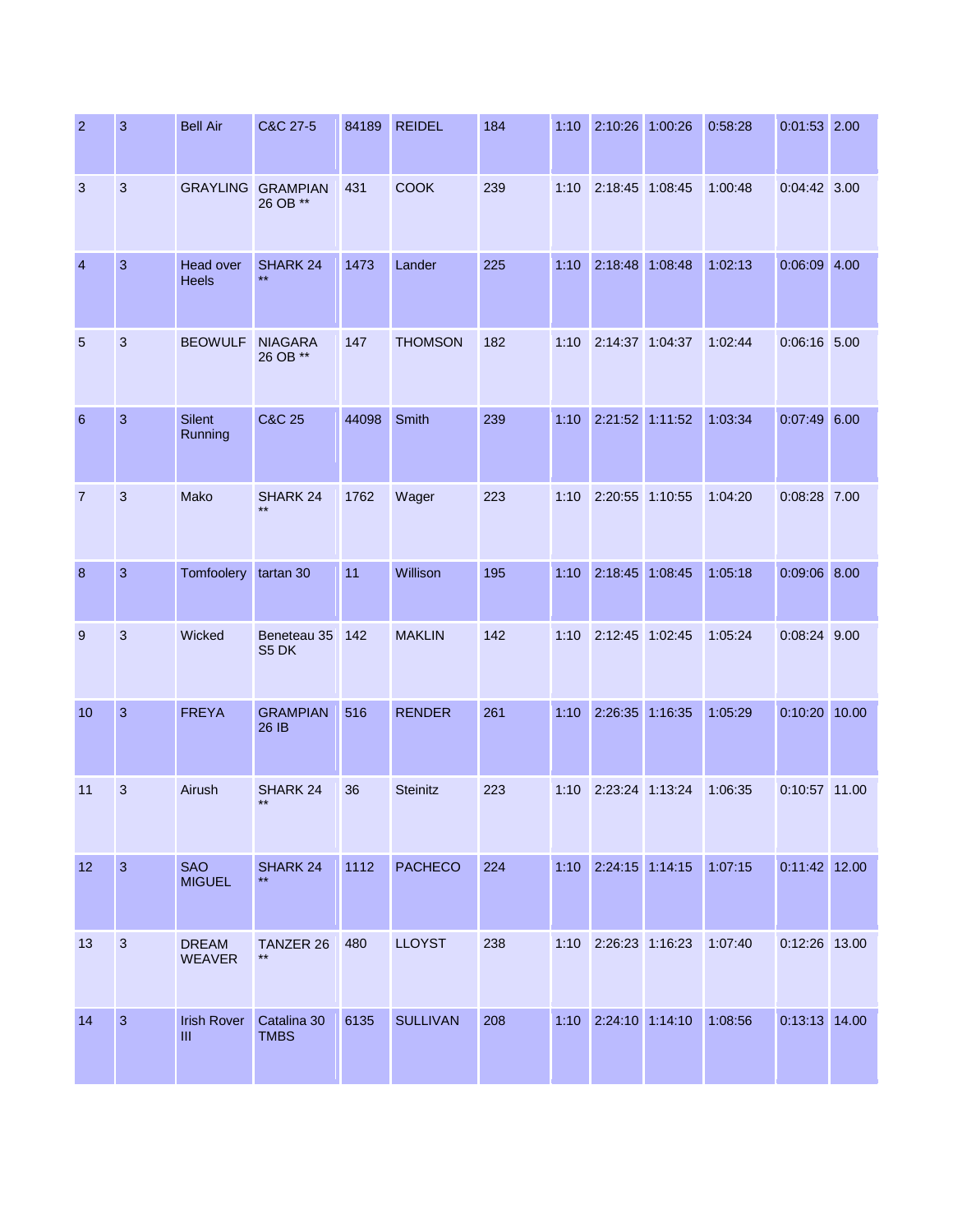| 15 | l 3 | <b>PACE</b> | <b>JUST OUR PACESHIP</b><br><b>PY 26 IB</b> | 1023 | <b>CURTIS</b>  | 240 | 1:10 2:28:40 1:18:40 | 1:09:28 | 0:14:31 15.00 |  |
|----|-----|-------------|---------------------------------------------|------|----------------|-----|----------------------|---------|---------------|--|
| 16 | -3  | Wandar er   | edel 26                                     | 55   | Wannamaker 266 |     | 1:10 2:40:03 1:30:03 | 1:16:25 | 0:23:18 16.00 |  |

### **R3 - 3 Division**

|                | <b>Rank Division</b> | <b>Boat</b>                          | <b>Class</b>                    | <b>SailNo</b> | <b>HelmName</b> | <b>PHRFTOT</b> | <b>Start</b> | <b>Finish</b>          | <b>Elapsed Corrected</b> | <b>BCE</b>     | <b>Points</b> |
|----------------|----------------------|--------------------------------------|---------------------------------|---------------|-----------------|----------------|--------------|------------------------|--------------------------|----------------|---------------|
| $\overline{1}$ | 3                    | <b>Irish Rover</b><br>$\mathbf{III}$ | Catalina 30<br><b>TMBS</b>      | 6135          | <b>SULLIVAN</b> | 208            |              | 11:25 12:34:05 1:09:05 | 1:04:13                  | 0:00:00 0.75   |               |
| $\overline{2}$ | 3                    | <b>GRAYLING</b>                      | <b>GRAMPIAN</b><br>26 OB **     | 431           | <b>COOK</b>     | 239            |              | 11:25 12:38:02 1:13:02 | 1:04:36                  | $0:00:26$ 2.00 |               |
| 3              | 3                    | Mako                                 | SHARK 24<br>$***$               | 1762          | Wager           | 223            |              | 11:25 12:36:30 1:11:30 | 1:04:52                  | $0:00:43$ 3.00 |               |
| $\overline{4}$ | 3                    | Head over<br><b>Heels</b>            | <b>SHARK 24</b><br>$\star\star$ | 1473          | Lander          | 225            |              | 11:25 12:37:40 1:12:40 | 1:05:42                  | $0:01:39$ 4.00 |               |
| 5              | 3                    | <b>FREYA</b>                         | <b>GRAMPIAN</b><br>26 IB        | 516           | <b>RENDER</b>   | 261            |              | 11:25 12:42:02 1:17:02 | 1:05:52                  | $0:01:57$ 5.00 |               |
| 6              | 3                    | <b>BEOWULF</b>                       | <b>NIAGARA</b><br>26 OB **      | 147           | <b>THOMSON</b>  | 182            |              | 11:25 12:33:15 1:08:15 | 1:06:16                  | $0:02:07$ 6.00 |               |
| $\overline{7}$ | 3                    | <b>SAO</b><br><b>MIGUEL</b>          | SHARK <sub>24</sub>             | 1112          | <b>PACHECO</b>  | 224            |              | 11:25 12:38:25 1:13:25 | 1:06:29                  | 0:02:31 7.00   |               |
| 8              | $\mathbf{3}$         | Tomfoolery tartan 30                 |                                 | 11            | Willison        | 195            |              | 11:25 12:35:05 1:10:05 | 1:06:33                  | $0:02:28$ 8.00 |               |
| 9              | 3                    | <b>Bell Air</b>                      | C&C 27-5                        | 84189         | <b>REIDEL</b>   | 184            |              | 11:25 12:35:00 1:10:00 | 1:07:44                  | 0:03:38 9.00   |               |
| 10             | 3                    | Airush                               | SHARK 24                        | 36            | <b>Steinitz</b> | 223            |              | 11:25 12:42:14 1:17:14 | 1:10:04                  | 0:06:27        | 10.00         |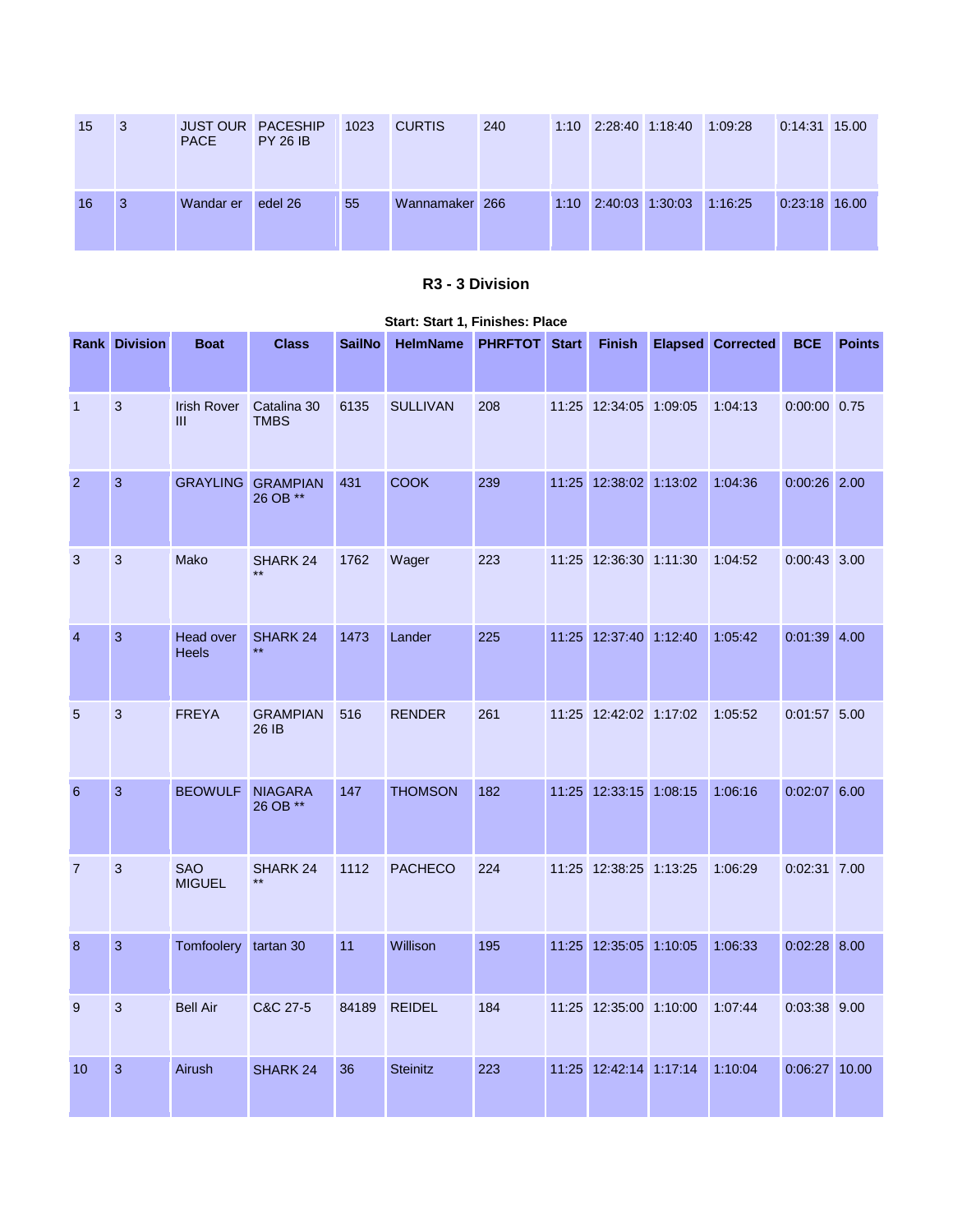|    |                |                                | $***$                              |       |                |     |       |                        |         |                 |       |
|----|----------------|--------------------------------|------------------------------------|-------|----------------|-----|-------|------------------------|---------|-----------------|-------|
| 11 | 3              | <b>SPANKIN</b><br><b>MAD</b>   | HAWKFARM 26075<br>28               |       | <b>THOMSON</b> | 169 |       | 11:25 12:35:35 1:10:35 | 1:10:05 | 0:05:55 11.00   |       |
| 12 | 3              | <b>DREAM</b><br><b>WEAVER</b>  | <b>TANZER 26</b><br>$***$          | 480   | <b>LLOYST</b>  | 238 |       | 11:25 12:45:37 1:20:37 | 1:11:25 | $0:08:08$ 12.00 |       |
| 13 | 3              | <b>Silent</b><br>Running       | C&C 25                             | 44098 | Smith          | 239 |       | 11:25 12:46:15 1:21:15 | 1:11:52 | 0:08:39 13.00   |       |
| 14 | $\overline{3}$ | Wicked                         | Beneteau 35<br>S5 DK               | 142   | <b>MAKLIN</b>  | 142 | 11:25 | 12:38:52 1:13:52       | 1:17:00 | $0:12:16$ 14.00 |       |
| 15 | 3              | Wandar er                      | edel 26                            | 55    | Wannamaker 266 |     | 11:25 | 12:59:40 1:34:40       | 1:20:20 | 0:19:01         | 15.00 |
| 16 | $\overline{3}$ | <b>JUST OUR</b><br><b>PACE</b> | <b>PACESHIP</b><br><b>PY 26 IB</b> | 1023  | <b>CURTIS</b>  | 240 |       | 11:25 12:57:45 1:32:45 | 1:21:54 | 0:20:02 16.00   |       |

# **Burrows 2016**

# **Results using HOSPICE PHRF ratings**

|      |                 |                              | Sailed: 3, Discards: 0, To count: 3, Rating system: PHRFTOT, Entries: 16, Scoring system: Appendix A |               |                 |                |      |                |    |                   |             |
|------|-----------------|------------------------------|------------------------------------------------------------------------------------------------------|---------------|-----------------|----------------|------|----------------|----|-------------------|-------------|
| Rank | <b>Division</b> | <b>Boat</b>                  | <b>Class</b>                                                                                         | <b>SailNo</b> | <b>HelmName</b> | <b>PHRFTOT</b> | R1   | R <sub>2</sub> | R3 | <b>Total</b>      | <b>Nett</b> |
|      |                 |                              |                                                                                                      |               |                 |                |      |                |    |                   |             |
| 1st  | 3               | <b>SPANKIN</b><br><b>MAD</b> | <b>HAWKFARM 28</b>                                                                                   | 26075         | <b>THOMSON</b>  | 186            | 0.75 | 0.75           |    | 10.00 11.50 11.50 |             |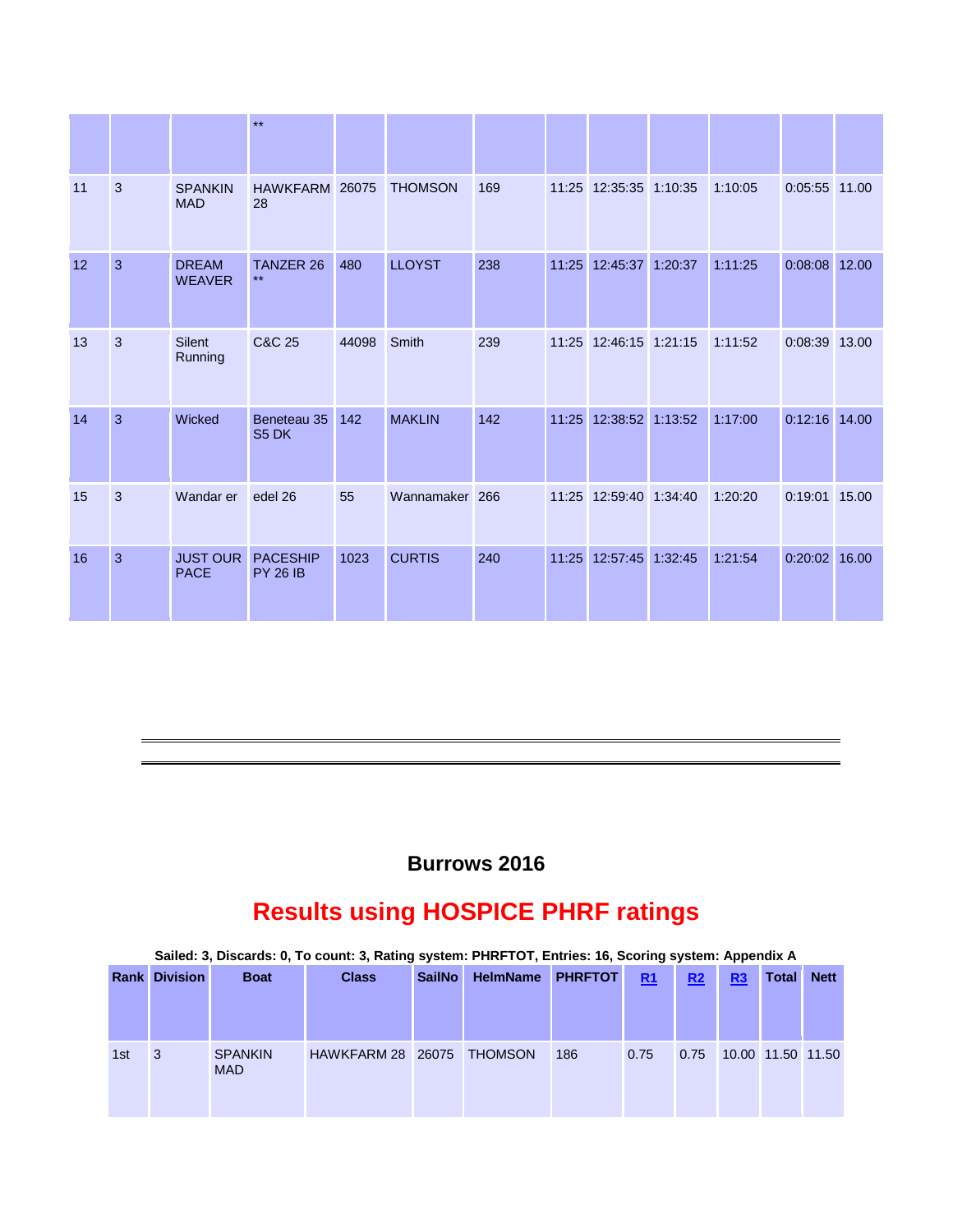| 2nd              | 3              | <b>Bell Air</b>                | C&C 27-5                        | 84189 | <b>REIDEL</b>   | 189 | 2.00  | 2.00       | 9.00 |                         | 13.00 13.00 |
|------------------|----------------|--------------------------------|---------------------------------|-------|-----------------|-----|-------|------------|------|-------------------------|-------------|
| 3rd              | $\mathbf{3}$   | Head over<br><b>Heels</b>      | <b>SHARK 24 **</b>              | 1473  | Lander          | 227 | 3.00  | 5.00       | 6.00 |                         | 14.00 14.00 |
| 4th              | $\mathbf{3}$   | <b>BEOWULF</b>                 | NIAGARA 26<br>OB **             | 147   | <b>THOMSON</b>  | 194 | 5.00  | 4.00       | 5.00 |                         | 14.00 14.00 |
| 5th              | 3              | <b>GRAYLING</b>                | <b>GRAMPIAN 26</b><br>OB **     | 431   | <b>COOK</b>     | 245 | 9.00  | 3.00       | 3.00 |                         | 15.00 15.00 |
| 6th              | $\overline{3}$ | Mako                           | <b>SHARK 24 **</b>              | 1762  | Wager           | 233 | 6.00  | 9.00       | 2.00 |                         | 17.00 17.00 |
| 7th              | 3              | <b>FREYA</b>                   | <b>GRAMPIAN 26</b><br><b>IB</b> | 516   | <b>RENDER</b>   | 285 | 11.00 | 8.00       | 0.75 |                         | 19.75 19.75 |
| 8th              | $\mathbf{3}$   | <b>Silent</b><br>Running       | <b>C&amp;C 25</b>               | 44098 | <b>Smith</b>    | 251 | 4.00  | 7.00       |      | 12.00 23.00 23.00       |             |
| 9th              | 3              | Tomfoolery                     | tartan 30                       | 11    | Willison        | 200 | 7.00  | 10.00 7.00 |      | 24.00 24.00             |             |
| 10th             | 3              | Wicked                         | Beneteau 35 S5<br><b>DK</b>     | 142   | <b>MAKLIN</b>   | 171 | 8.00  | 6.00       |      | 14.00 28.00 28.00       |             |
| 11th             | 3              | <b>Irish Rover III</b>         | Catalina 30<br><b>TMBS</b>      | 6135  | <b>SULLIVAN</b> | 205 | 12.00 | 15.00 4.00 |      | 31.00 31.00             |             |
| 12th             | $\overline{3}$ | Airush                         | <b>SHARK 24 **</b>              | 36    | <b>Steinitz</b> | 227 | 10.00 |            |      | 11.00 11.00 32.00 32.00 |             |
| 13 <sub>th</sub> | $\mathbf{3}$   | SAO MIGUEL SHARK 24 **         |                                 | 1112  | <b>PACHECO</b>  | 227 | 13.00 | 12.00 8.00 |      |                         | 33.00 33.00 |
| 14th             | $\overline{3}$ | <b>DREAM</b><br><b>WEAVER</b>  | TANZER 26 **                    | 480   | <b>LLOYST</b>   | 241 | 14.00 |            |      | 13.00 13.00 40.00 40.00 |             |
| 15 <sub>th</sub> | $\mathbf{3}$   | <b>JUST OUR</b><br><b>PACE</b> | PACESHIP PY<br>26 IB            | 1023  | <b>CURTIS</b>   | 246 | 15.00 |            |      | 14.00 16.00 45.00 45.00 |             |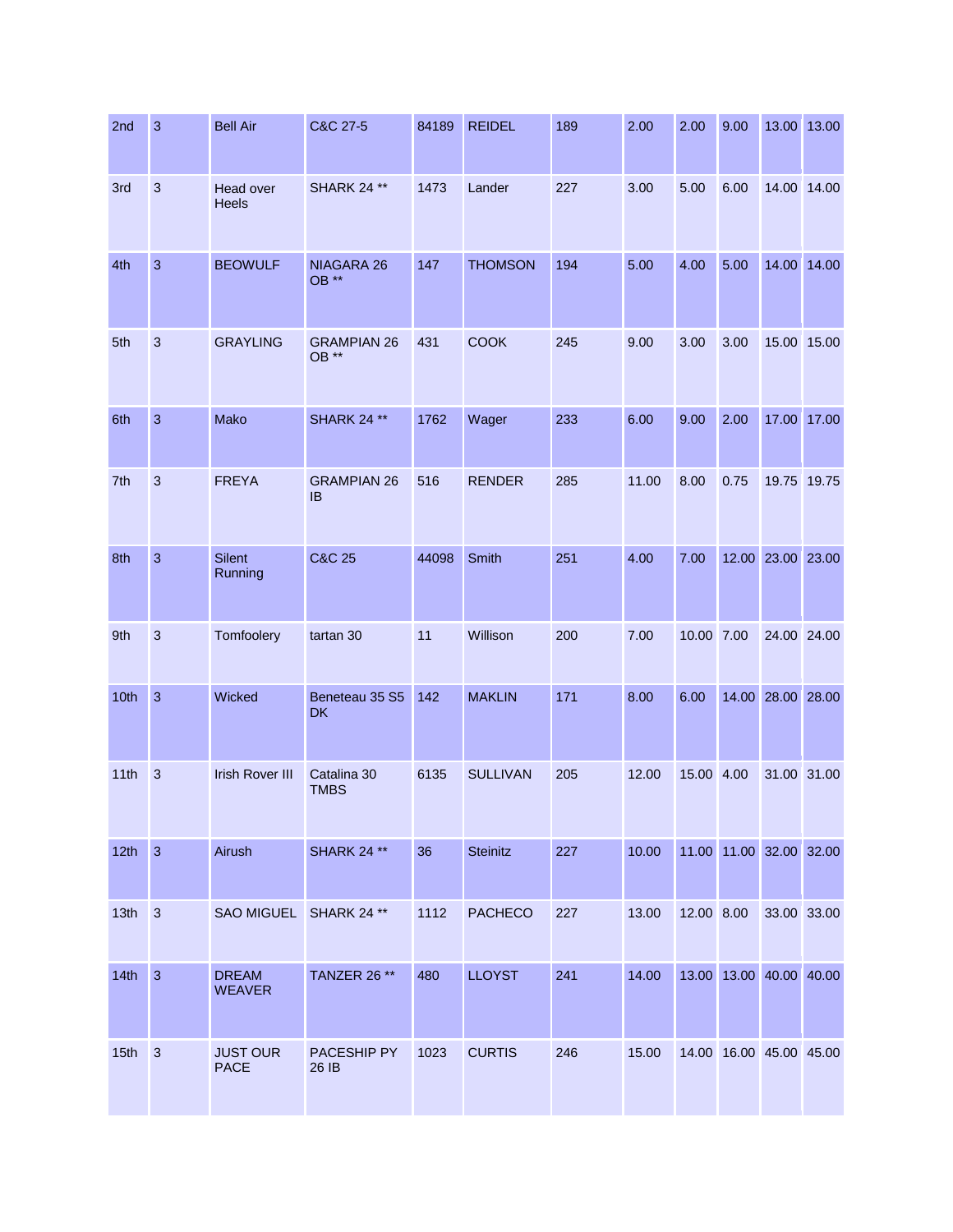| 16 <sup>th</sup> | -3 | Wandar er | edel 26 | 55 | Wannamaker 272 | 17.00<br>dnf |  | 16.00 15.00 48.00 48.00 |  |
|------------------|----|-----------|---------|----|----------------|--------------|--|-------------------------|--|
|                  |    |           |         |    |                |              |  |                         |  |

## **R1 - 3 Division**

|                | <b>Rank Division</b> | <b>Boat</b>                  | <b>Class</b>                    | <b>SailNo</b> | <b>HelmName</b> | PHRFTOT Start Finish |      |                 |         | <b>Elapsed</b> Corrected | <b>BCE</b>     | <b>Points</b> |
|----------------|----------------------|------------------------------|---------------------------------|---------------|-----------------|----------------------|------|-----------------|---------|--------------------------|----------------|---------------|
| $\mathbf{1}$   | $\mathbf{3}$         | <b>SPANKIN</b><br><b>MAD</b> | HAWKFARM 26075<br>28            |               | <b>THOMSON</b>  | 186                  | 2:45 | 3:58:00 1:13:00 |         | 1:10:23                  | 0:00:00 0.75   |               |
| $\overline{2}$ | 3                    | <b>Bell Air</b>              | C&C 27-5                        | 84189         | <b>REIDEL</b>   | 189                  | 2:45 | 3:59:37 1:14:37 |         | 1:11:35                  | $0:01:15$ 2.00 |               |
| 3              | 3                    | Head over<br><b>Heels</b>    | SHARK 24<br>$\star\star$        | 1473          | Lander          | 227                  | 2:45 | 4:05:52 1:20:52 |         | 1:12:53                  | 0:02:46 3.00   |               |
| $\overline{4}$ | $\mathbf{3}$         | <b>Silent</b><br>Running     | <b>C&amp;C 25</b>               | 44098         | Smith           | 251                  | 2:45 | 4:09:36 1:24:36 |         | 1:13:27                  | $0:03:31$ 4.00 |               |
| 5              | 3                    | <b>BEOWULF</b>               | <b>NIAGARA</b><br>26 OB **      | 147           | <b>THOMSON</b>  | 194                  | 2:45 | 4:02:17 1:17:17 |         | 1:13:31                  | 0:03:17 5.00   |               |
| 6              | 3                    | Mako                         | <b>SHARK 24</b><br>$\star\star$ | 1762          | Wager           | 233                  | 2:45 | 4:07:50         | 1:22:50 | 1:13:57                  | $0:04:00$ 6.00 |               |
| $\overline{7}$ | 3                    | Tomfoolery tartan 30         |                                 | 11            | Willison        | 200                  | 2:45 | 4:04:12 1:19:12 |         | 1:14:35                  | 0:04:28 7.00   |               |
| 8              | $\mathbf{3}$         | Wicked                       | Beneteau 35<br>S5 DK            | 142           | <b>MAKLIN</b>   | 171                  | 2:45 | 4:00:38 1:15:38 |         | 1:14:50                  | $0:04:30$ 8.00 |               |
| 9              | $\mathbf{3}$         | <b>GRAYLING</b>              | <b>GRAMPIAN</b><br>26 OB **     | 431           | COOK            | 245                  | 2:45 | 4:11:03 1:26:03 |         | 1:15:24                  | 0:05:43 9.00   |               |
| 10             | $\mathbf{3}$         | Airush                       | SHARK 24<br>$\star\star$        | 36            | <b>Steinitz</b> | 227                  | 2:45 | 4:08:44 1:23:44 |         | 1:15:28                  | 0:05:38 10.00  |               |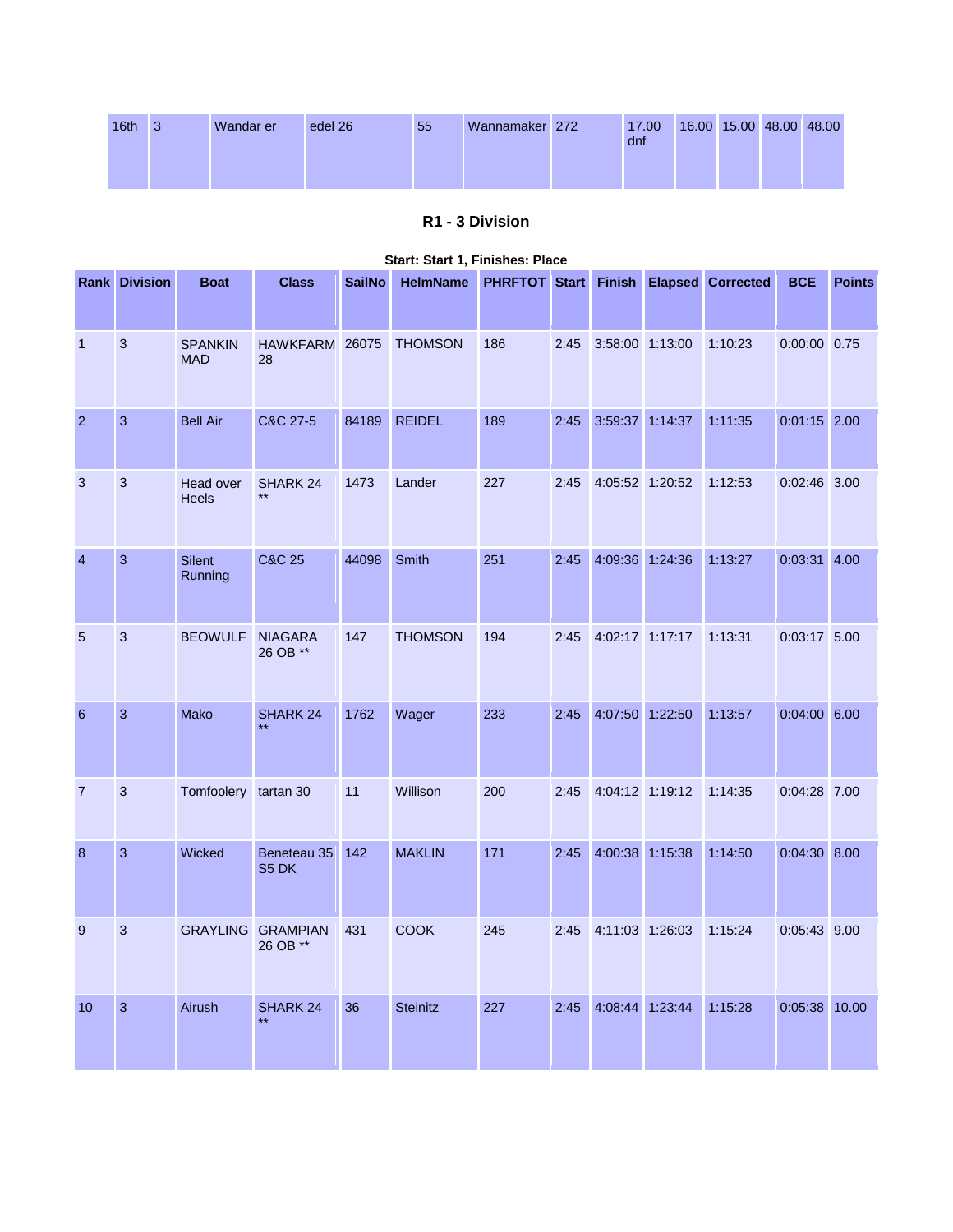| 11 | 3            | <b>FREYA</b>                       | <b>GRAMPIAN</b><br>26 IB           | 516  | <b>RENDER</b>   | 285 | 2:45 | 4:16:36 1:31:36 |     | 1:15:35 | 0:06:18 11.00   |       |
|----|--------------|------------------------------------|------------------------------------|------|-----------------|-----|------|-----------------|-----|---------|-----------------|-------|
| 12 | 3            | <b>Irish Rover</b><br>$\mathbf{m}$ | Catalina 30<br><b>TMBS</b>         | 6135 | <b>SULLIVAN</b> | 205 | 2:45 | 4:05:59 1:20:59 |     | 1:15:39 | $0:05:37$ 12.00 |       |
| 13 | 3            | <b>SAO</b><br><b>MIGUEL</b>        | SHARK 24<br>$***$                  | 1112 | <b>PACHECO</b>  | 227 | 2:45 | 4:10:25 1:25:25 |     | 1:16:59 | 0:07:19 13.00   |       |
| 14 | 3            | <b>DREAM</b><br><b>WEAVER</b>      | <b>TANZER 26</b><br>$***$          | 480  | <b>LLOYST</b>   | 241 | 2:45 | 4:16:25 1:31:25 |     | 1:20:36 | 0:11:35 14.00   |       |
| 15 | 3            | <b>JUST OUR</b><br><b>PACE</b>     | <b>PACESHIP</b><br><b>PY 26 IB</b> | 1023 | <b>CURTIS</b>   | 246 | 2:45 | 4:17:40 1:32:40 |     | 1:21:04 | $0:12:13$ 15.00 |       |
| 16 | $\mathbf{3}$ | Wandar er                          | edel 26                            | 55   | Wannamaker 272  |     |      |                 | dnf |         |                 | 17.00 |

### **R2 - 3 Division**

|                | <b>Rank Division</b> | <b>Boat</b>                  | <b>Class</b>                | <b>SailNo</b> | <b>HelmName</b> |     |      |                 | PHRFTOT Start Finish Elapsed Corrected | <b>BCE</b>     | <b>Points</b> |
|----------------|----------------------|------------------------------|-----------------------------|---------------|-----------------|-----|------|-----------------|----------------------------------------|----------------|---------------|
| $\overline{1}$ | 3                    | <b>SPANKIN</b><br><b>MAD</b> | <b>HAWKFARM</b><br>28       | 26075         | <b>THOMSON</b>  | 186 | 1:10 | 2:07:03 0:57:03 | 0:55:01                                | $0:00:00$ 0.75 |               |
| $\overline{2}$ | $\mathbf{3}$         | <b>Bell Air</b>              | C&C 27-5                    | 84189         | <b>REIDEL</b>   | 189 | 1:10 | 2:10:26 1:00:26 | 0:57:59                                | 0:03:06 2.00   |               |
| 3              | 3                    | <b>GRAYLING</b>              | <b>GRAMPIAN</b><br>26 OB ** | 431           | <b>COOK</b>     | 245 | 1:10 | 2:18:45 1:08:45 | 1:00:15                                | $0:05:58$ 3.00 |               |
| $\overline{4}$ | 3                    | <b>BEOWULF</b>               | <b>NIAGARA</b><br>26 OB **  | 147           | <b>THOMSON</b>  | 194 | 1:10 | 2:14:37 1:04:37 | 1:01:28                                | $0:06:47$ 4.00 |               |
| 5              | 3                    | Head over<br><b>Heels</b>    | SHARK 24<br>$**$            | 1473          | Lander          | 227 | 1:10 | 2:18:48 1:08:48 | 1:02:01                                | $0:07:46$ 5.00 |               |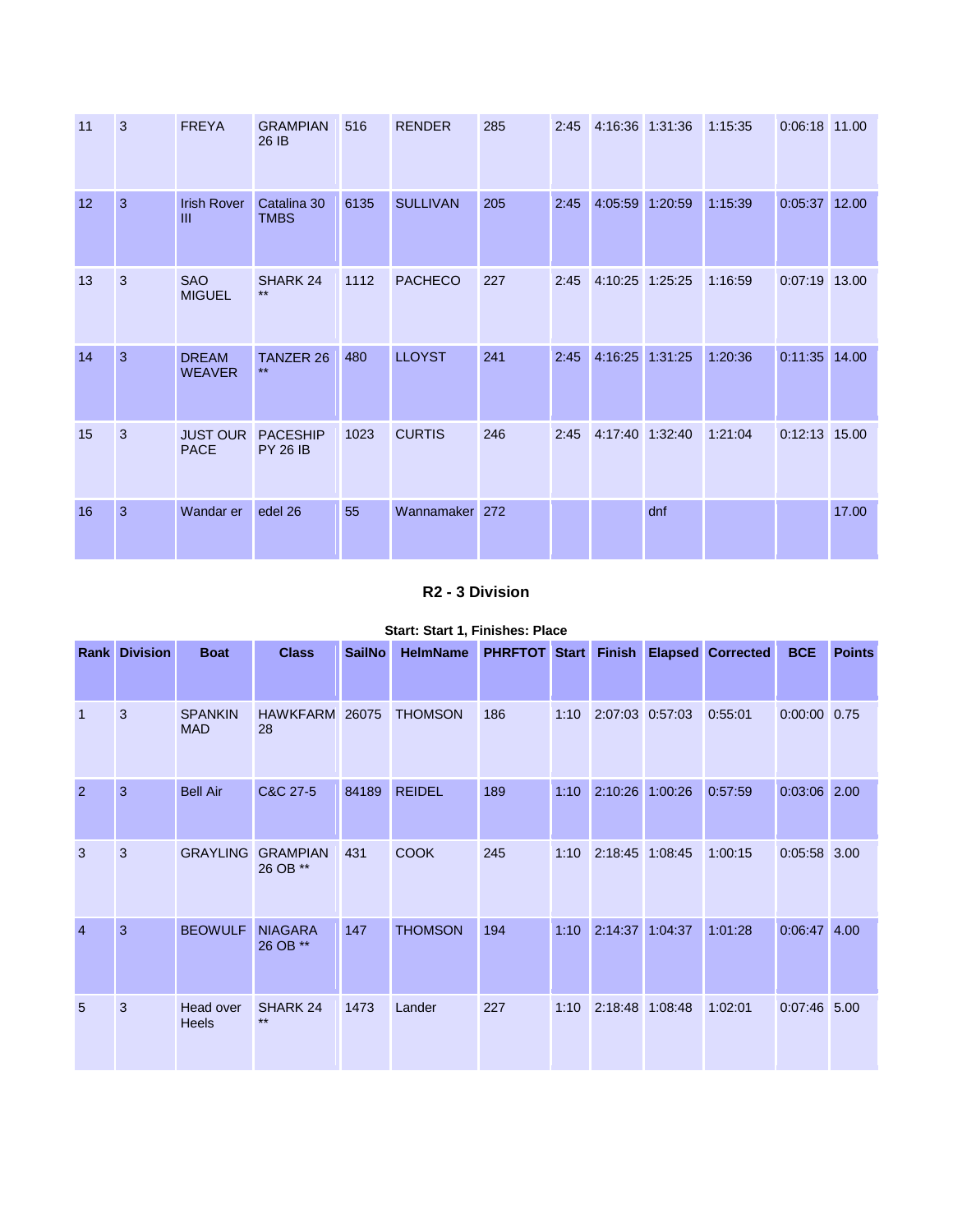| 6              | 3              | Wicked                         | Beneteau 35<br>S5 DK               | 142   | <b>MAKLIN</b>   | 171 | 1:10 | 2:12:45 1:02:45 |         | 1:02:06 | $0:07:09$ 6.00 |  |
|----------------|----------------|--------------------------------|------------------------------------|-------|-----------------|-----|------|-----------------|---------|---------|----------------|--|
| $\overline{7}$ | 3              | <b>Silent</b><br>Running       | C&C 25                             | 44098 | Smith           | 251 | 1:10 | 2:21:52 1:11:52 |         | 1:02:24 | 0:08:30 7.00   |  |
| 8              | $\overline{3}$ | <b>FREYA</b>                   | <b>GRAMPIAN</b><br>26 IB           | 516   | <b>RENDER</b>   | 285 | 1:10 | 2:26:35 1:16:35 |         | 1:03:12 | $0:09:55$ 8.00 |  |
| 9              | 3              | Mako                           | SHARK 24<br>$**$                   | 1762  | Wager           | 233 | 1:10 | 2:20:55 1:10:55 |         | 1:03:19 | 0:09:18 9.00   |  |
| 10             | $\mathbf{3}$   | <b>Tomfoolery</b>              | tartan 30                          | 11    | Willison        | 200 | 1:10 | 2:18:45 1:08:45 |         | 1:04:45 | 0:10:20 10.00  |  |
| 11             | 3              | Airush                         | SHARK 24                           | 36    | <b>Steinitz</b> | 227 | 1:10 | 2:23:24 1:13:24 |         | 1:06:10 | 0:12:22 11.00  |  |
| 12             | $\overline{3}$ | <b>SAO</b><br><b>MIGUEL</b>    | SHARK 24                           | 1112  | <b>PACHECO</b>  | 227 | 1:10 | 2:24:15 1:14:15 |         | 1:06:55 | 0:13:13 12.00  |  |
| 13             | 3              | <b>DREAM</b><br><b>WEAVER</b>  | <b>TANZER 26</b><br>$***$          | 480   | <b>LLOYST</b>   | 241 | 1:10 | 2:26:23 1:16:23 |         | 1:07:21 | 0:14:00 13.00  |  |
| 14             | $\overline{3}$ | <b>JUST OUR</b><br><b>PACE</b> | <b>PACESHIP</b><br><b>PY 26 IB</b> | 1023  | <b>CURTIS</b>   | 246 | 1:10 | 2:28:40         | 1:18:40 | 1:08:49 | 0:15:47 14.00  |  |
| 15             | 3              | <b>Irish Rover</b><br>Ш        | Catalina 30<br><b>TMBS</b>         | 6135  | <b>SULLIVAN</b> | 205 | 1:10 | 2:24:10 1:14:10 |         | 1:09:16 | 0:15:16 15.00  |  |
| 16             | $\overline{3}$ | Wandar er                      | edel 26                            | 55    | Wannamaker 272  |     | 1:10 | 2:40:03 1:30:03 |         | 1:15:45 | 0:24:39 16.00  |  |

### **R3 - 3 Division**

|                      |             |              |               |                                                            | <b>Start: Start 1, Finishes: Place</b> |  |  |  |  |  |  |  |  |  |  |  |  |  |
|----------------------|-------------|--------------|---------------|------------------------------------------------------------|----------------------------------------|--|--|--|--|--|--|--|--|--|--|--|--|--|
| <b>Rank Division</b> | <b>Boat</b> | <b>Class</b> | <b>SailNo</b> | HelmName PHRFTOT Start Finish Elapsed Corrected BCE Points |                                        |  |  |  |  |  |  |  |  |  |  |  |  |  |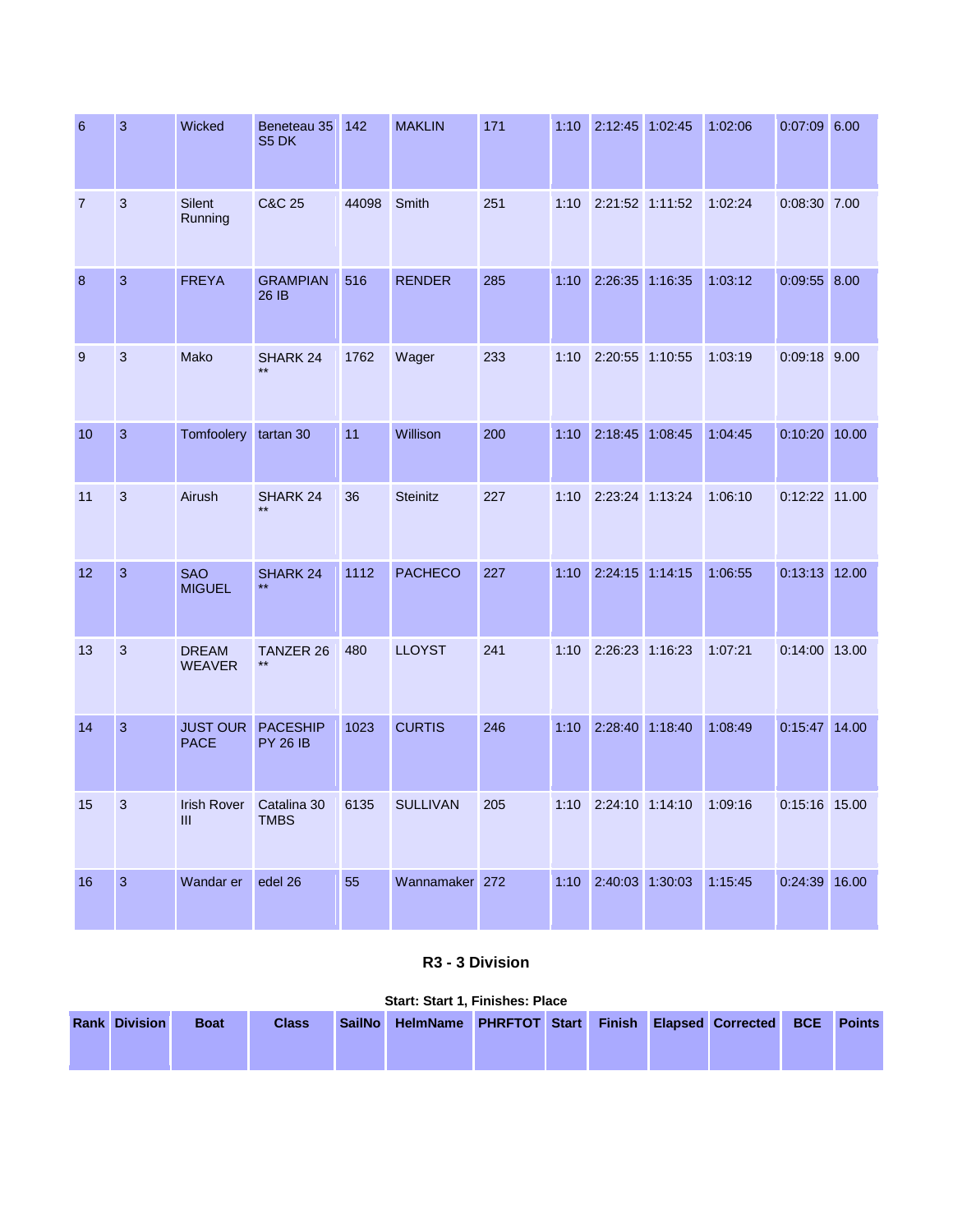| -1               | 3              | <b>FREYA</b>                 | <b>GRAMPIAN</b><br>26 IB             | 516   | <b>RENDER</b>   | 285 | 11:25 12:42:02 1:17:02 | 1:03:34 | $0:00:00$ 0.75 |  |
|------------------|----------------|------------------------------|--------------------------------------|-------|-----------------|-----|------------------------|---------|----------------|--|
| $\overline{2}$   | 3              | Mako                         | SHARK 24<br>$**$                     | 1762  | Wager           | 233 | 11:25 12:36:30 1:11:30 | 1:03:50 | $0:00:18$ 2.00 |  |
| $\mathbf{3}$     | $\mathbf{3}$   |                              | <b>GRAYLING GRAMPIAN</b><br>26 OB ** | 431   | <b>COOK</b>     | 245 | 11:25 12:38:02 1:13:02 | 1:04:00 | $0:00:29$ 3.00 |  |
| $\overline{4}$   | 3              | <b>Irish Rover</b><br>Ш      | Catalina 30<br><b>TMBS</b>           | 6135  | <b>SULLIVAN</b> | 205 | 11:25 12:34:05 1:09:05 | 1:04:32 | $0:01:02$ 4.00 |  |
| $5\overline{5}$  | $\mathbf{3}$   | <b>BEOWULF</b>               | <b>NIAGARA</b><br>26 OB **           | 147   | <b>THOMSON</b>  | 194 | 11:25 12:33:15 1:08:15 | 1:04:56 | $0:01:26$ 5.00 |  |
| $6\phantom{a}$   | 3              | Head over<br><b>Heels</b>    | SHARK <sub>24</sub><br>$***$         | 1473  | Lander          | 227 | 11:25 12:37:40 1:12:40 | 1:05:30 | $0:02:09$ 6.00 |  |
| $\overline{7}$   | 3              | Tomfoolery tartan 30         |                                      | 11    | Willison        | 200 | 11:25 12:35:05 1:10:05 | 1:06:00 | $0:02:35$ 7.00 |  |
| $\boldsymbol{8}$ | $\mathbf{3}$   | <b>SAO</b><br><b>MIGUEL</b>  | <b>SHARK 24</b><br>$***$             | 1112  | <b>PACHECO</b>  | 227 | 11:25 12:38:25 1:13:25 | 1:06:10 | $0:02:54$ 8.00 |  |
| 9                | 3              | <b>Bell Air</b>              | C&C 27-5                             | 84189 | <b>REIDEL</b>   | 189 | 11:25 12:35:00 1:10:00 | 1:07:09 | $0:03:44$ 9.00 |  |
| 10               | 3              | <b>SPANKIN</b><br><b>MAD</b> | HAWKFARM 26075<br>28                 |       | <b>THOMSON</b>  | 186 | 11:25 12:35:35 1:10:35 | 1:08:04 | 0:04:40 10.00  |  |
| 11               | $\overline{3}$ | Airush                       | SHARK 24<br>$***$                    | 36    | Steinitz        | 227 | 11:25 12:42:14 1:17:14 | 1:09:37 | 0:06:43 11.00  |  |
| 12               | 3              | Silent<br>Running            | <b>C&amp;C 25</b>                    | 44098 | Smith           | 251 | 11:25 12:46:15 1:21:15 | 1:10:32 | 0:08:02 12.00  |  |
| 13               | $\overline{3}$ | <b>DREAM</b><br>WEAVER       | TANZER 26<br>$***$                   | 480   | <b>LLOYST</b>   | 241 | 11:25 12:45:37 1:20:37 | 1:11:05 | 0:08:31 13.00  |  |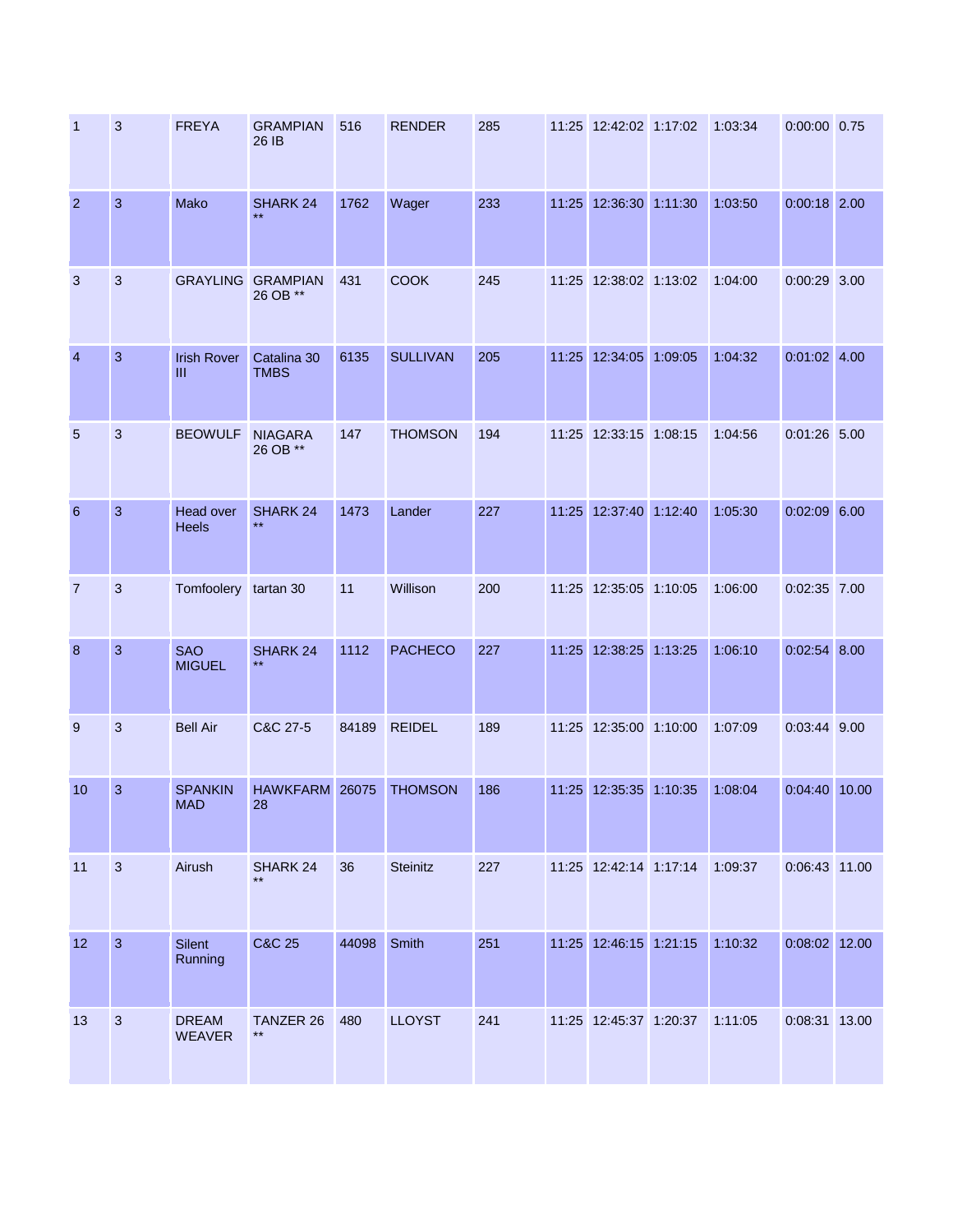| 14 | 3  | Wicked                         | Beneteau 35<br>S <sub>5</sub> DK   | 142  | <b>MAKLIN</b>  | 171 | 11:25 12:38:52 1:13:52 | 1:13:06 | $0:09:38$ 14.00 |  |
|----|----|--------------------------------|------------------------------------|------|----------------|-----|------------------------|---------|-----------------|--|
| 15 | -3 | Wandar er                      | edel 26                            | 55   | Wannamaker 272 |     | 11:25 12:59:40 1:34:40 | 1:19:38 | 0:19:06 15.00   |  |
| 16 | 3  | <b>JUST OUR</b><br><b>PACE</b> | <b>PACESHIP</b><br><b>PY 26 IB</b> | 1023 | <b>CURTIS</b>  | 246 | 11:25 12:57:45 1:32:45 | 1:21:09 | $0:20:06$ 16.00 |  |

## **Burrows Dinghy**

# **Dinghy Race Results using normal RATINGS**

| Rank | Division Boat Class SailNo |                    |       | <b>HelmName PHRFTOT</b> |     | R1   | R2   | <b>Total</b> | <b>Nett</b> |
|------|----------------------------|--------------------|-------|-------------------------|-----|------|------|--------------|-------------|
|      |                            |                    |       |                         |     |      |      |              |             |
| 1st  |                            | Laser <sub>4</sub> |       | Rob                     | 225 | 0.75 | 0.75 | 1.50         | 1.50        |
| 2nd  |                            | Laser              | 82833 | Mr Birchard 225         |     | 2.00 | 3.00 | 5.00         | 5.00        |
| 3rd  |                            | Laser              | 7840  | Dan                     | 225 | 3.00 | 6.00 | 9.00         | 9.00        |
| 4th  |                            | Laser              | 8057  | Kyle                    | 225 | 4.00 | 5.00 | 9.00         | 9.00        |
| 5th  |                            | Opti               | 1676  | Dahali                  | 411 | 7.00 | 4.00 | 11.00        | 11.00       |
| 6th  |                            | Opti               | 1677  | <b>Drey</b>             | 411 | 5.00 | 7.00 | 12.00        | 12.00       |

**Sailed: 2, Discards: 0, To count: 2, Rating system: PHRFTOT, Entries: 12, Scoring system: Appendix A**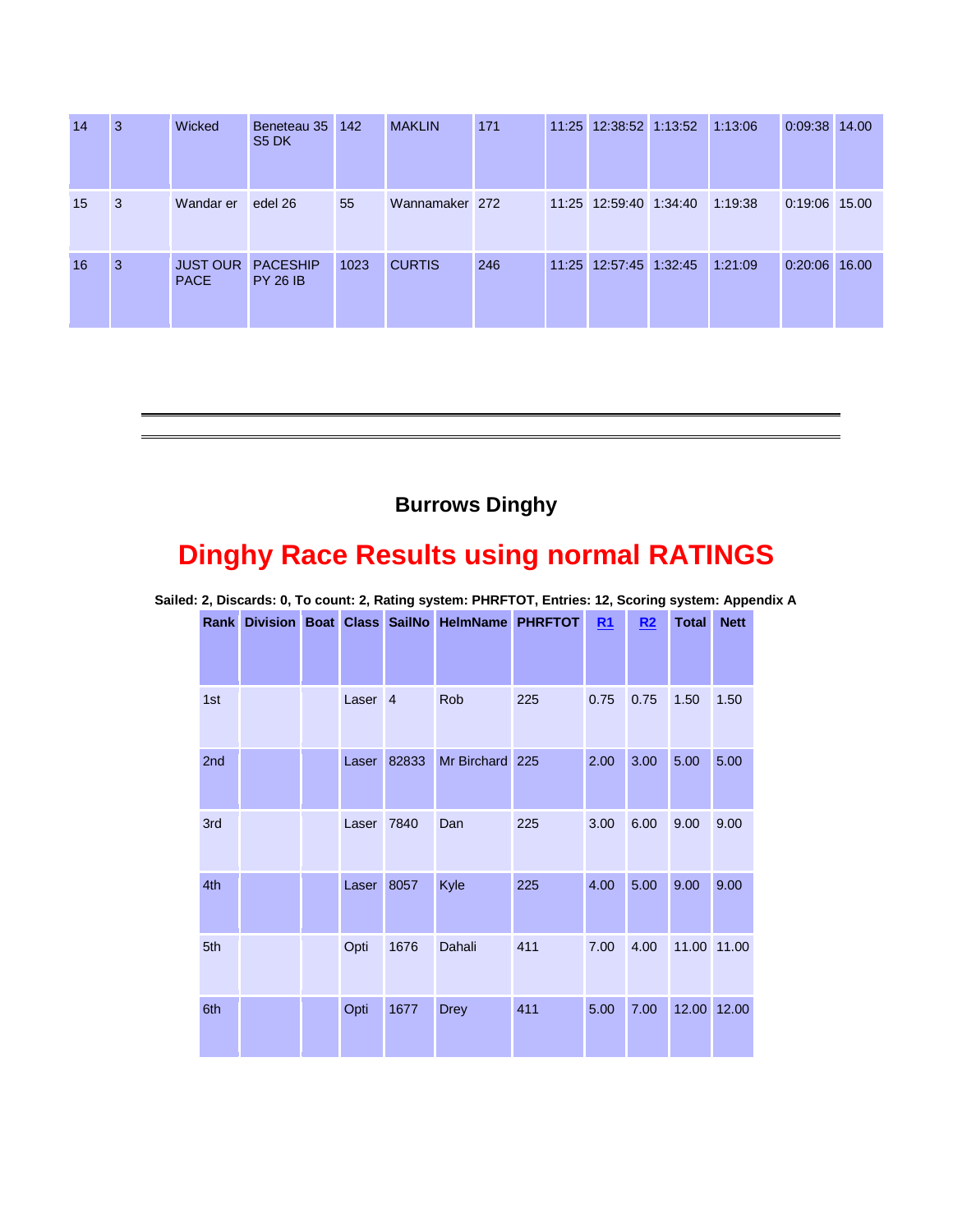| 7th              |  | Laser 9309         |              | Dale           | 225 |            | 12.00 2.00              |                   | 14.00 14.00 |
|------------------|--|--------------------|--------------|----------------|-----|------------|-------------------------|-------------------|-------------|
| 8th              |  | Laser <sub>7</sub> |              | Renee          | 225 | 6.00       | 9.00                    |                   | 15.00 15.00 |
| 9th              |  | Laser 2054         |              | <b>Merrick</b> | 225 | 11.00 8.00 |                         |                   | 19.00 19.00 |
| 10th             |  | Laser              | 1873         | Dave           | 225 | 8.00       |                         | 12.00 20.00 20.00 |             |
| 11th             |  | Laser <sub>6</sub> |              | <b>Matt</b>    | 225 | 9.00       |                         | 11.00 20.00 20.00 |             |
| 12 <sub>th</sub> |  | Laser              | $\mathbf{0}$ | <b>Thor</b>    | 225 |            | 10.00 10.00 20.00 20.00 |                   |             |

**Start: Start 1, Finishes: Place** 

|                |  |                    |             | Rank Division Boat Class SailNo HelmName PHRFTOT Start Finish Elapsed Corrected Points |     |  |       |         |      |
|----------------|--|--------------------|-------------|----------------------------------------------------------------------------------------|-----|--|-------|---------|------|
| 1              |  | Laser <sub>4</sub> |             | Rob                                                                                    | 225 |  | 13:22 | 0:12:05 | 0.75 |
| $\overline{2}$ |  |                    | Laser 82833 | Mr Birchard 225                                                                        |     |  | 13:29 | 0:12:12 | 2.00 |
| $\mathbf{3}$   |  | Laser 7840         |             | Dan                                                                                    | 225 |  | 13:47 | 0:12:28 | 3.00 |
| $\overline{4}$ |  | Laser 8057         |             | Kyle                                                                                   | 225 |  | 15:06 | 0:13:39 | 4.00 |
| $\overline{5}$ |  | Opti               | 1677        | <b>Drey</b>                                                                            | 411 |  | 19:38 | 0:13:41 | 5.00 |
| 6              |  | Laser <sub>7</sub> |             | Renee                                                                                  | 225 |  | 15:51 | 0:14:20 | 6.00 |
| $\overline{7}$ |  | Opti               | 1676        | Dahali                                                                                 | 411 |  | 20:37 | 0:14:22 | 7.00 |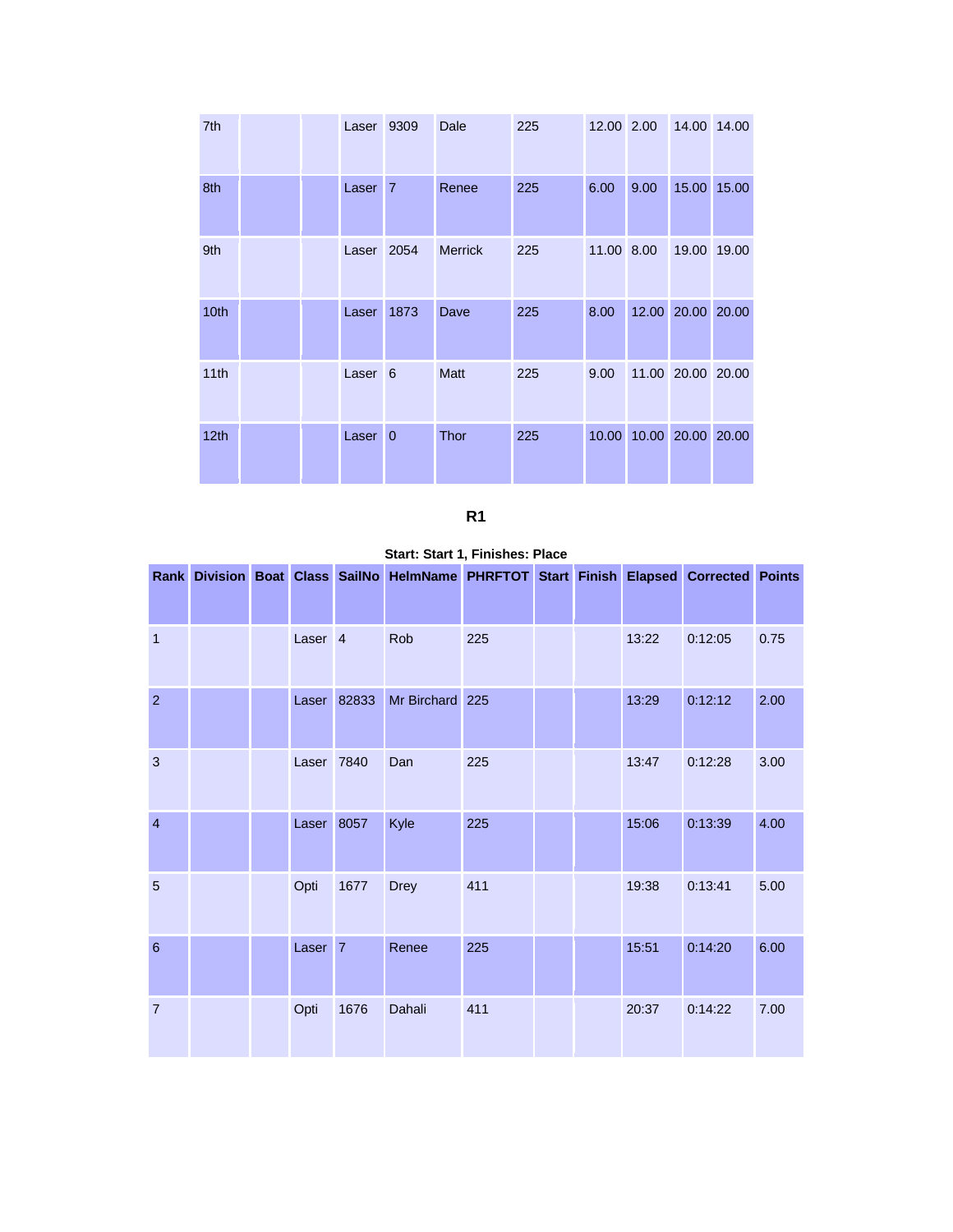| 8  |  | Laser              | 1873 | Dave           | 225 |  | 16:32 | 0:14:57           | 8.00  |
|----|--|--------------------|------|----------------|-----|--|-------|-------------------|-------|
| 9  |  | Laser <sub>6</sub> |      | <b>Matt</b>    | 225 |  | 17;02 | 0;15;24           | 9.00  |
| 10 |  | Laser <sub>0</sub> |      | <b>Thor</b>    | 225 |  | 17:56 | 0:16:13           | 10.00 |
| 11 |  | Laser 2054         |      | <b>Merrick</b> | 225 |  | 18:10 | 0:16:26           | 11.00 |
| 12 |  | Laser 9309         |      | <b>Dale</b>    | 225 |  |       | 12:54:60 11:40:46 | 12.00 |

## **R2**

|                  |  |                    |             | Rank Division Boat Class SailNo HelmName PHRFTOT Start Finish Elapsed Corrected Points |     |  |       |         |      |
|------------------|--|--------------------|-------------|----------------------------------------------------------------------------------------|-----|--|-------|---------|------|
|                  |  |                    |             |                                                                                        |     |  |       |         |      |
| $\mathbf{1}$     |  | Laser <sub>4</sub> |             | Rob                                                                                    | 225 |  | 16:29 | 0:14:54 | 0.75 |
| $\overline{2}$   |  | Laser 9309         |             | Dale                                                                                   | 225 |  | 16:49 | 0:15:12 | 2.00 |
| $\mathbf{3}$     |  |                    | Laser 82833 | Mr Birchard 225                                                                        |     |  | 17:01 | 0:15:23 | 3.00 |
| $\overline{4}$   |  | Opti               | 1676        | Dahali                                                                                 | 411 |  | 22:12 | 0:15:29 | 4.00 |
| $5\phantom{.0}$  |  | Laser 8057         |             | Kyle                                                                                   | 225 |  | 17:10 | 0:15:31 | 5.00 |
| $\boldsymbol{6}$ |  | Laser              | 7840        | Dan                                                                                    | 225 |  | 17:16 | 0:15:37 | 6.00 |
| $\overline{7}$   |  | Opti               | 1677        | <b>Drey</b>                                                                            | 411 |  | 22:43 | 0:15:50 | 7.00 |
| $\boldsymbol{8}$ |  | Laser 2054         |             | <b>Merrick</b>                                                                         | 225 |  | 18:11 | 0:16:27 | 8.00 |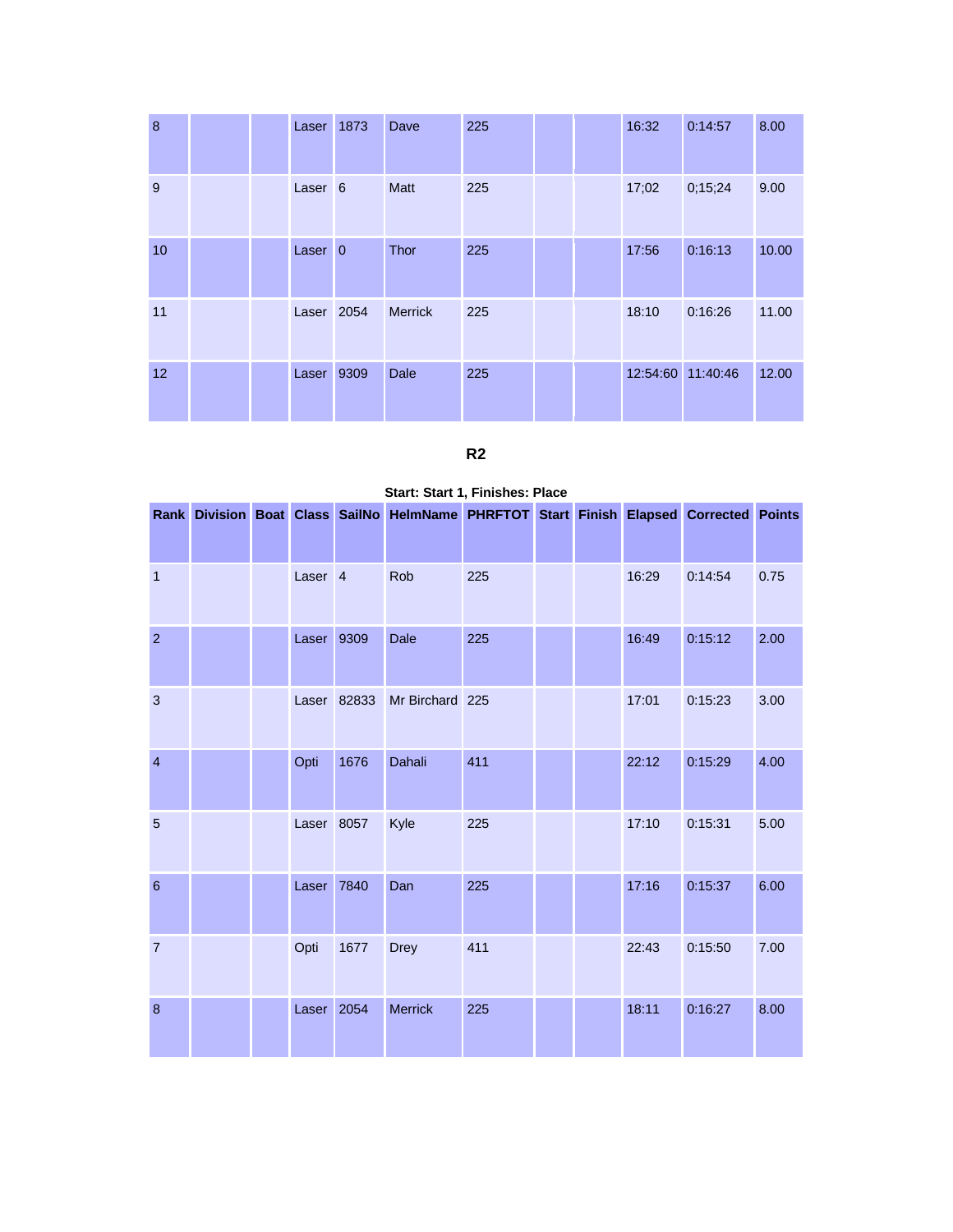| 9  |  | Laser <sub>7</sub> | Renee       | 225 |  | 18:13 | 0:16:28 | 9.00  |
|----|--|--------------------|-------------|-----|--|-------|---------|-------|
| 10 |  | Laser <sub>0</sub> | <b>Thor</b> | 225 |  | 18:35 | 0:16:48 | 10.00 |
| 11 |  | Laser <sub>6</sub> | <b>Matt</b> | 225 |  | 18:59 | 0:17:10 | 11.00 |
| 12 |  | Laser 1873         | Dave        | 225 |  | 19:31 | 0:17:39 | 12.00 |

# **Burrows Dinghy**

# **Dinghy Race Results using HOSPICE RATINGS**

| ▱   |  |  |                    |       |                                                  |     |           |                |              |             |
|-----|--|--|--------------------|-------|--------------------------------------------------|-----|-----------|----------------|--------------|-------------|
|     |  |  |                    |       | Rank Division Boat Class SailNo HelmName PHRFTOT |     | <b>R1</b> | R <sub>2</sub> | <b>Total</b> | <b>Nett</b> |
| 1st |  |  | Laser <sub>4</sub> |       | Rob                                              | 225 | 0.75      | 0.75           | 1.50         | 1.50        |
| 2nd |  |  | Laser              | 82833 | Mr Birchard 222                                  |     | 2.00      | 4.00           | 6.00         | 6.00        |
| 3rd |  |  | Laser              | 8057  | Kyle                                             | 229 | 4.00      | 3.00           | 7.00         | 7.00        |
| 4th |  |  | Laser              | 7840  | Dan                                              | 228 | 3.00      | 5.50           | 8.50         | 8.50        |
| 5th |  |  | Opti               | 1677  | <b>Drey</b>                                      | 405 | 5.00      | 7.00           |              | 12.00 12.00 |

**Sailed: 2, Discards: 0, To count: 2, Rating system: PHRFTOT, Entries: 12, Scoring system: Appendix A**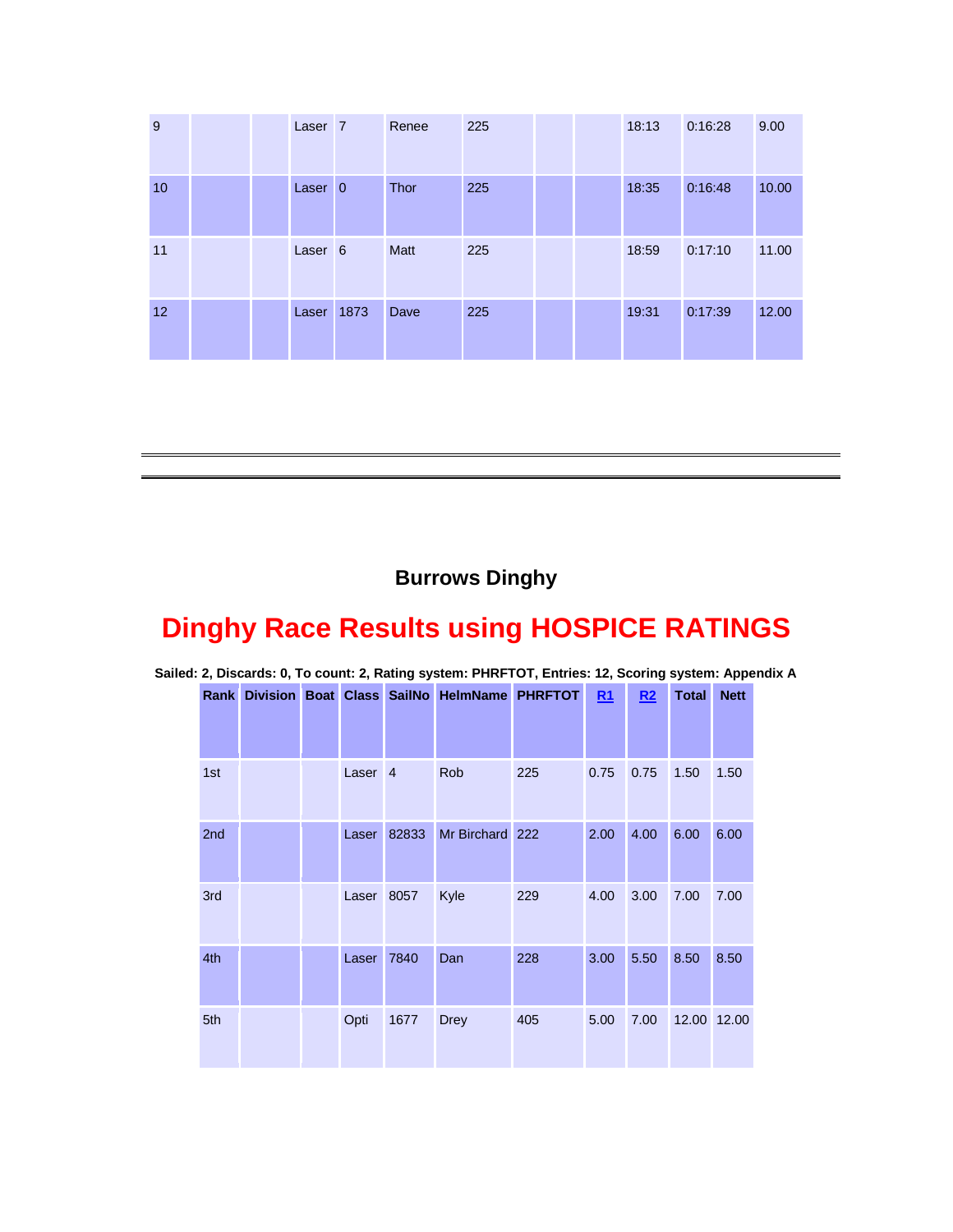| 6th  |  | Opti               | 1676         | Dahali         | 408 | 7.00       | 5.50  |                   | 12.50 12.50 |
|------|--|--------------------|--------------|----------------|-----|------------|-------|-------------------|-------------|
| 7th  |  | Laser              | 9309         | Dale           | 231 | 12.00 2.00 |       |                   | 14.00 14.00 |
| 8th  |  | Laser <sub>7</sub> |              | Renee          | 234 | 6.00       | 9.00  | 15.00             | 15.00       |
| 9th  |  | Laser              | 2054         | <b>Merrick</b> | 237 | 10.00 8.00 |       | 18.00             | 18.00       |
| 10th |  | Laser              | 1873         | Dave           | 231 | 8.00       | 12.00 | 20.00 20.00       |             |
| 11th |  | Laser              | $\sqrt{6}$   | Matt           | 228 | 9.00       |       | 11.00 20.00 20.00 |             |
| 12th |  | Laser              | $\mathbf{0}$ | <b>Thor</b>    | 228 | 11.00      |       | 10.00 21.00 21.00 |             |

**R1**

|                |  |                    |                | Rank Division Boat Class SailNo HelmName PHRFTOT Start Finish Elapsed Corrected Points |     |  |       |         |      |
|----------------|--|--------------------|----------------|----------------------------------------------------------------------------------------|-----|--|-------|---------|------|
| $\mathbf{1}$   |  | Laser <sub>4</sub> |                | Rob                                                                                    | 225 |  | 13:22 | 0:12:05 | 0.75 |
| $\overline{2}$ |  | Laser              | 82833          | Mr Birchard 222                                                                        |     |  | 13:29 | 0:12:15 | 2.00 |
| 3              |  | Laser 7840         |                | Dan                                                                                    | 228 |  | 13:47 | 0:12:24 | 3.00 |
| $\overline{4}$ |  | Laser              | 8057           | Kyle                                                                                   | 229 |  | 15:06 | 0:13:34 | 4.00 |
| 5              |  | Opti               | 1677           | <b>Drey</b>                                                                            | 405 |  | 19:38 | 0:13:47 | 5.00 |
| 6              |  | Laser              | $\overline{7}$ | Renee                                                                                  | 234 |  | 15:51 | 0:14:08 | 6.00 |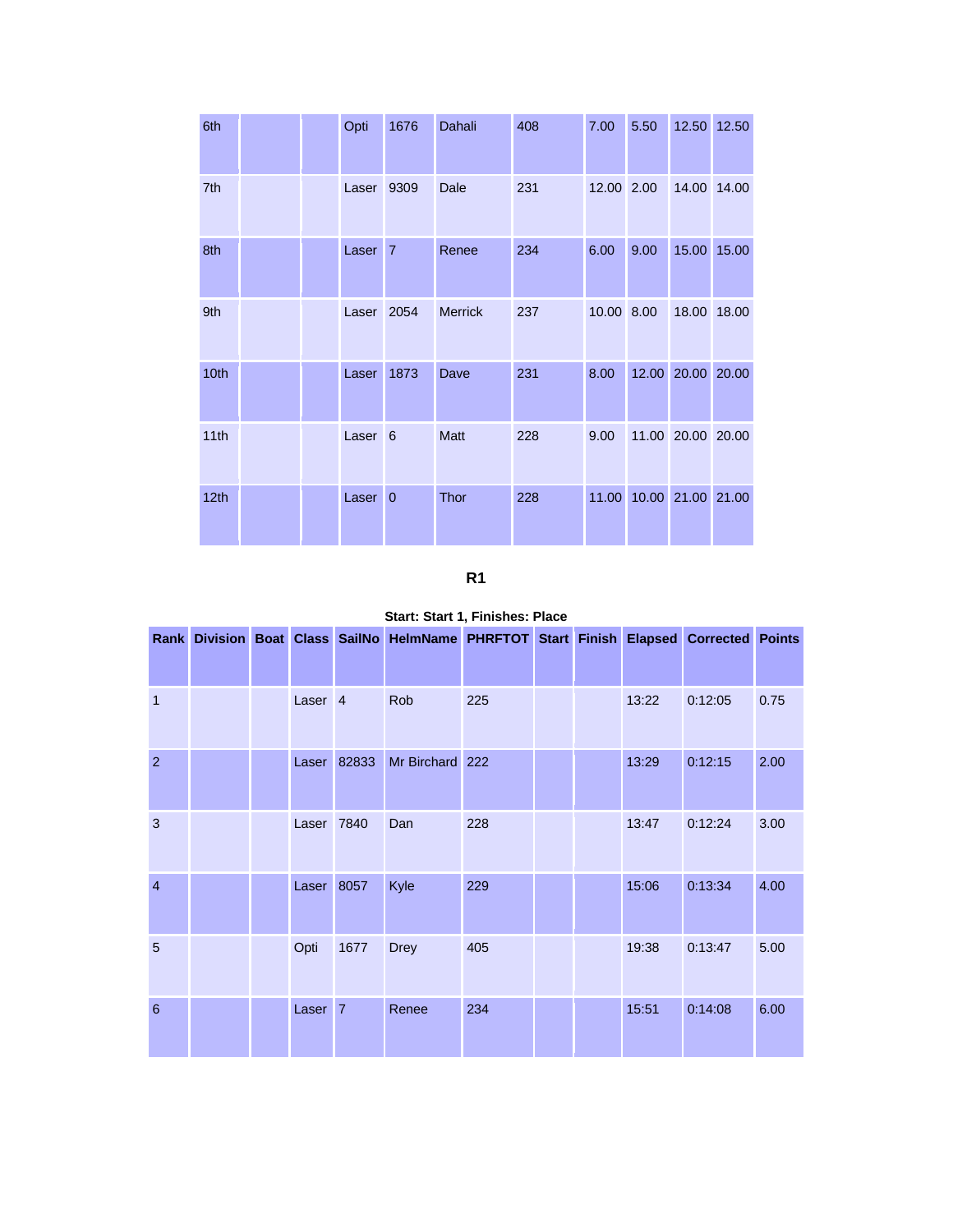| $\overline{7}$ |  | Opti               | 1676 | Dahali         | 408 |  | 20:37 | 0:14:26           | 7.00  |
|----------------|--|--------------------|------|----------------|-----|--|-------|-------------------|-------|
| 8              |  | Laser              | 1873 | Dave           | 231 |  | 16:32 | 0:14:48           | 8.00  |
| 9              |  | Laser <sub>6</sub> |      | Matt           | 228 |  | 17;02 | 0;15;20           | 9.00  |
| 10             |  | Laser 2054         |      | <b>Merrick</b> | 237 |  | 18:10 | 0:16:07           | 10.00 |
| 11             |  | Laser <sub>0</sub> |      | Thor           | 228 |  | 17:56 | 0:16:08           | 11.00 |
| 12             |  | Laser 9309         |      | Dale           | 231 |  |       | 12:54:60 11:34:07 | 12.00 |

|  | ۰. |
|--|----|
|  |    |

| Start: Start 1, Finishes: Place |  |  |  |  |
|---------------------------------|--|--|--|--|
|---------------------------------|--|--|--|--|

|                |  |                    |             | Rank Division Boat Class SailNo HelmName PHRFTOT Start Finish Elapsed Corrected Points |     |  |       |         |      |
|----------------|--|--------------------|-------------|----------------------------------------------------------------------------------------|-----|--|-------|---------|------|
| 1              |  | Laser <sub>4</sub> |             | Rob                                                                                    | 225 |  | 16:29 | 0:14:54 | 0.75 |
| $\overline{2}$ |  | Laser 9309         |             | Dale                                                                                   | 231 |  | 16:49 | 0:15:04 | 2.00 |
| $\mathbf{3}$   |  | Laser 8057         |             | Kyle                                                                                   | 229 |  | 17:10 | 0:15:25 | 3.00 |
| $\overline{4}$ |  |                    | Laser 82833 | Mr Birchard 222                                                                        |     |  | 17:01 | 0:15:28 | 4.00 |
| 5              |  | Laser 7840         |             | Dan                                                                                    | 228 |  | 17:16 | 0:15:32 | 5.50 |
| 5              |  | Opti               | 1676        | Dahali                                                                                 | 408 |  | 22:12 | 0:15:32 | 5.50 |
| $\overline{7}$ |  | Opti               | 1677        | <b>Drey</b>                                                                            | 405 |  | 22:43 | 0:15:57 | 7.00 |